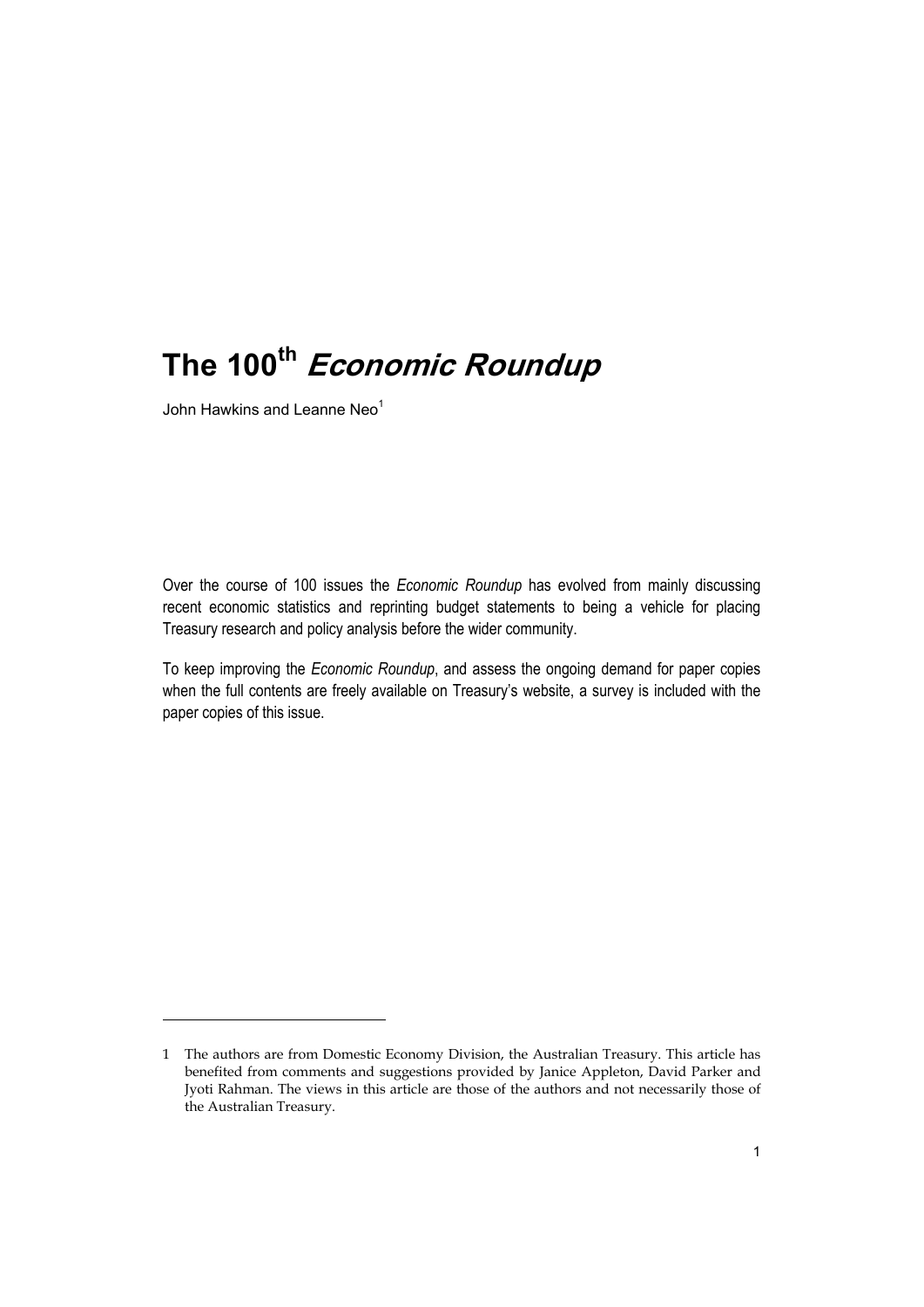The 100<sup>th</sup> Economic Roundup

## A brief history of the *Economic Roundup*

The *Economic Roundup* commenced publication in May 1988, initially monthly.2 It changed to a quarterly publication with the Summer 1990 edition.3 This move was prompted by the Australian Bureau of Statistics introducing its monthly *Australian Economic Indicators* in February 1991, which took over the role of summarising the month's economic data. Given the proliferation of economic data available in various publications and electronically, the 'Statistical Appendix' was pruned from over 30 pages in 1990 to around 15 pages from 1993 and it was dropped totally in 2003. 4

Over time there have been more feature articles, and they have tended to become longer and more analytical. Recent issues have often had articles grouped around a particular theme, such as 'forecasting the economy' in Autumn 2005 and 'international trade' in Spring 2005. The work of individual authors is now attributed.

In addition to the feature articles indexed on pages 147-157 of this issue, the *Economic Roundup* contains selected speeches (indicated by italics in the index) and submissions to parliamentary inquiries. There are also some regular articles (not listed); the Summer edition includes estimates of private sector wealth for Australia and the Spring edition includes a 'year in review' article. Since 2002 most issues have included a summary of Treasury's business liaison meetings.5 A recent addition is a guide to new material on the Treasury website (www.treasury.gov.au), which includes summaries of working papers.

As the index shows, the topics covered in the articles and speeches have been very broad-ranging. They answer questions as diverse as 'which Nobel prize winner in Economics lived in Australia?'; 'does Australia have more French restaurants or McDonalds?'; 'which is the only OECD country to have a flat tax system?'; 'when was the first age pension introduced in Australia?'; 'which Treasury Secretary built his own electric car?'; 'when and where was iron ore first smelted in Australia?'; and 'which OECD economy is the most remote from the rest of the global economy?'6

j

<sup>2</sup> Treasury first published the monthly *Round-up of Economic Statistics* in February 1973 with a four-page issue, based on a briefing note provided to Cabinet. Its name was changed to *The Round-up* in March 1985. As its initial name suggests, its focus was on reporting on recent economic data, although from 1977 it would occasionally include feature articles. Gittins (1989) described the *Economic Roundup* as 'vastly improved' on its predecessor.

<sup>3</sup> The exceptions are Autumn 1994 when no issue was published and 2001 when a bumper centenary issue replaced the Summer and Autumn issues.

<sup>4</sup> The mass media covers economic data extensively in Australia, to a greater degree than in most other countries; see Macfarlane (2006). In addition, most commercial and investment banks produce newsletters.

<sup>5</sup> A detailed explanation of the Business Liaison Programme is in the Spring 2001 issue.

<sup>6</sup> The answers are given in footnote 8 on page 5 for those who want to test themselves.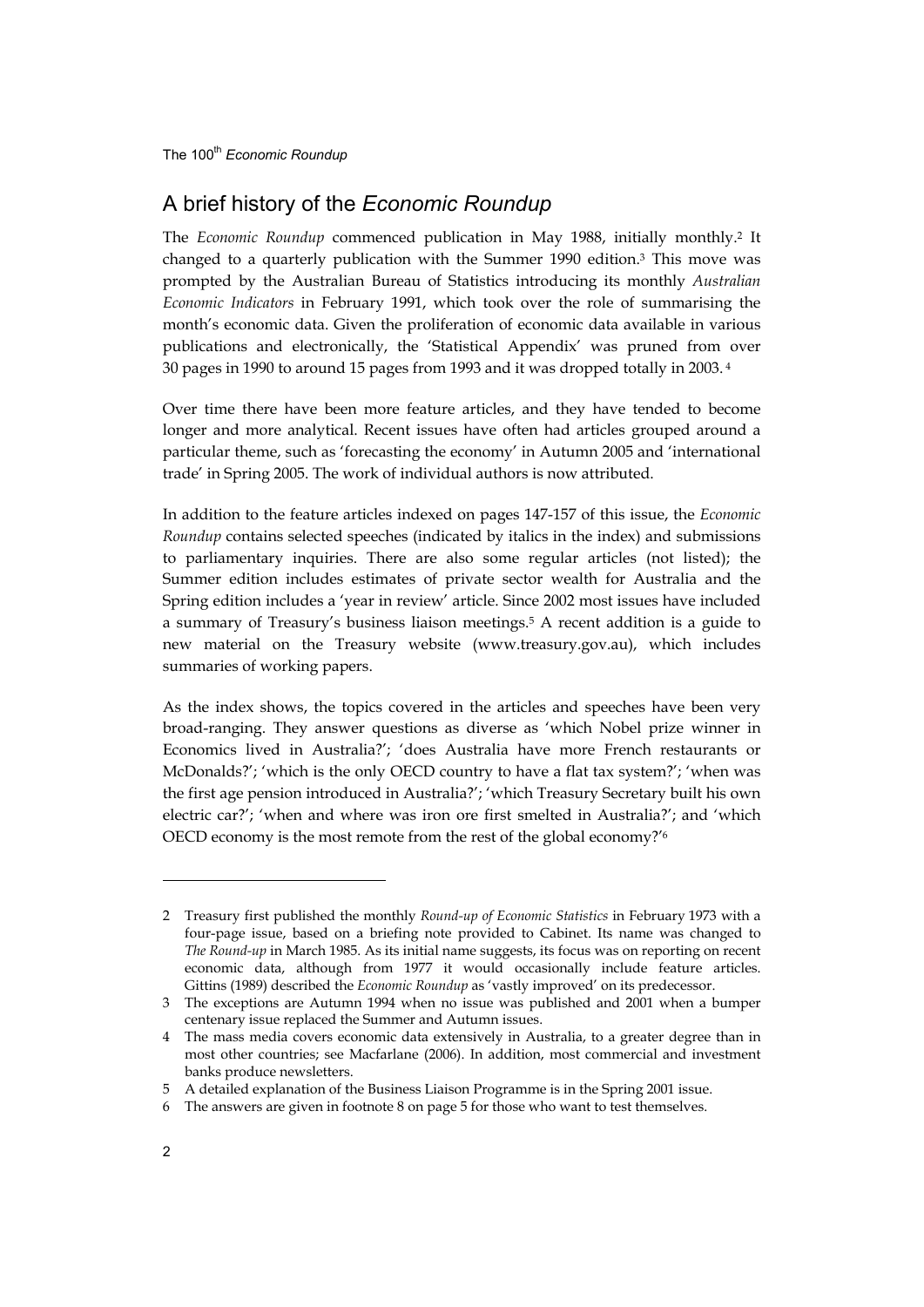In recent years Treasury has attempted to place policy advice within a more rigorous framework that acknowledges there are other goals than just maximising (per capita) real GDP. This 'wellbeing framework' was described in articles in the Winter 2004 issue, and it informs the approach adopted in other articles as well. The five elements of the wellbeing framework are consumption possibilities, complexity, distribution, opportunity and risk. Consumption possibilities are addressed in numerous articles about economic growth (for example, Winter 2003). Consumption possibilities in turn depend on the ' $3Ps'$  – see Henry (2003) and there have been articles covering **P**opulation (Summer 2006), **P**articipation (Summer 1999, Spring 2006) and **P**roductivity (Autumn 1992, Summer 2006).

Aspects of the other components of the wellbeing framework are also covered, for example complexity in the tax system (Winter 2005); the distribution of income (Autumn 2003) and the distributional effects of the tax system (Spring 2003); opportunities from globalisation (Winter 2000, Autumn 2002, Winter 2006); and risk in the context of forecasting (Autumn 2005) and global uncertainties (Spring 2002). There have been articles on health (Winter 2005); education (Autumn 2006); and Australia's involvement in improving the wellbeing of other countries (Spring 1996, Winter 2006).

Some readers may be surprised that Treasury was one of the first institutions in Australia to address the issues of the greenhouse effect and climate change. The first article on this topic appeared as early as November 1989, well before there was substantial media attention to this topic. There have been a number of subsequent articles on environmental issues.

There have been many articles on taxation issues, particularly after responsibility for taxation legislation was transferred from the Australian Taxation Office to Treasury in 2002. A history of Australia's tax system appeared in the Winter 2006 issue.

The *Economic Roundup* has played a role in making Treasury more transparent and accountable. For example, it has explained how Treasury goes about its forecasting (Autumn 1996, Autumn 2005); how foreign investment approvals are decided (Summer 1997); and the role of the Board of Taxation (Spring 2001). When Treasury officers appear before the Senate Estimates committee, there are often questions based on articles in the *Economic Roundup*.

The *Economic Roundup* has also addressed the desire of the community to know about Treasury's views on macroeconomic issues. For example, a Senate committee recently recommended Treasury 'undertakes more analysis related to the longer-term outlook for the current account, and publishes its findings to enhance public understanding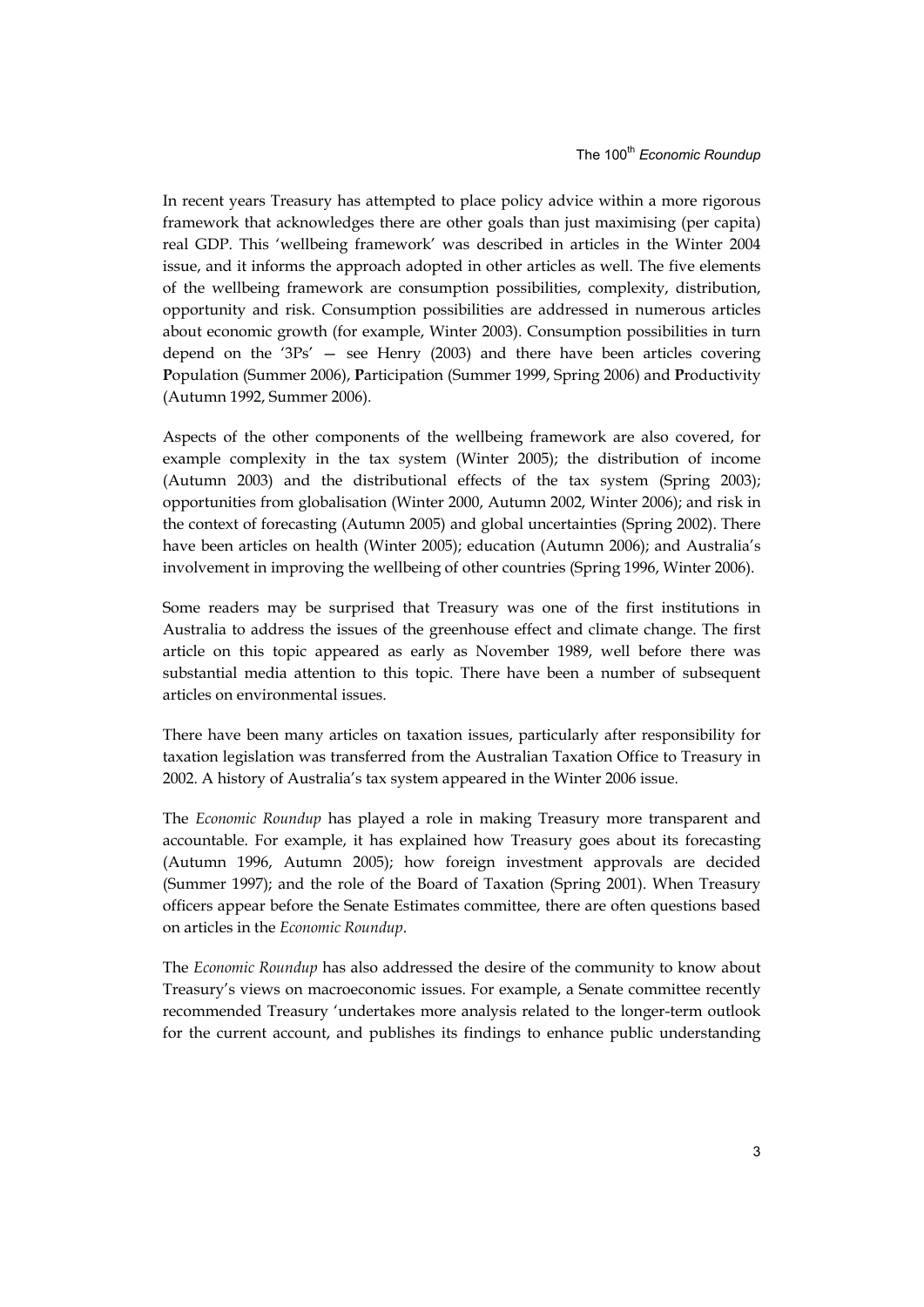The 100<sup>th</sup> Economic Roundup

and discussion'.7 Articles on aspects of the current account have covered its relation to saving and investment (Autumn 2005, Summer 2006), resource exports (Spring 2005), manufactures exports (Winter 1992, Winter 2006), imports (Summer 2004-05), trade in services (Spring 1995, Winter 2006) and the net income deficit (Centenary 2001, Winter 2006).

As well as articles about the Australian economy, the *Economic Roundup* has included Australian perspectives on the world economy. This has increasingly involved a greater emphasis on the Asia-Pacific region, including such still-contemporary issues as reserves accumulation by Asian economies (Spring 2004), the Chinese currency (Spring 2005) and economic development in the Pacific (Spring 2006).

As Australia has increased its involvement with international and regional economic institutions, Treasury has put forward views on the appropriate roles of the IMF (Autumn 2003) and World Bank (Spring 1994).

The *Economic Roundup* provides an outlet for the dissemination of research and analysis done in Treasury, on a broad range of topics. It is hoped that the publication of these articles enables the public to have a better understanding of Treasury's involvement in the policy arena and the analytical work it undertakes.

Free copies of the *Economic Roundup* are provided to a number of politicians, journalists and libraries. The initial annual subscription cost of the *Economic Roundup* in 1988 was \$83, which Gittins (1989) thought a bit expensive. With the move to quarterly publication, the subscription price was slashed to \$40 in 1990. Since then it has risen to \$47.30. This 18 per cent increase is well below the 45 per cent increase in the CPI over the same period. And of course, since it began being placed on the Treasury's website, it has been effectively free for many readers.

The electronic version of the *Economic Roundup* is continually being improved. At some stage it may be distributed in only an electronic form. An insert with the paper version of this issue of the Roundup asks recipients whether they still want paper copies.

The effective audience of the *Economic Roundup* is boosted by the stories that appear in the press based on articles in it. This press coverage has expanded over time as more original feature articles have been included.

The recent report on Australia's economy by the OECD (2006) refers to eight articles from the *Economic Roundup.* With the *Economic Roundup* coming to the 100th issue, it is hoped that the publication will continue to inform public policy debate.

j

<sup>7</sup> Senate Economics References Committee (2005), Recommendation 1.